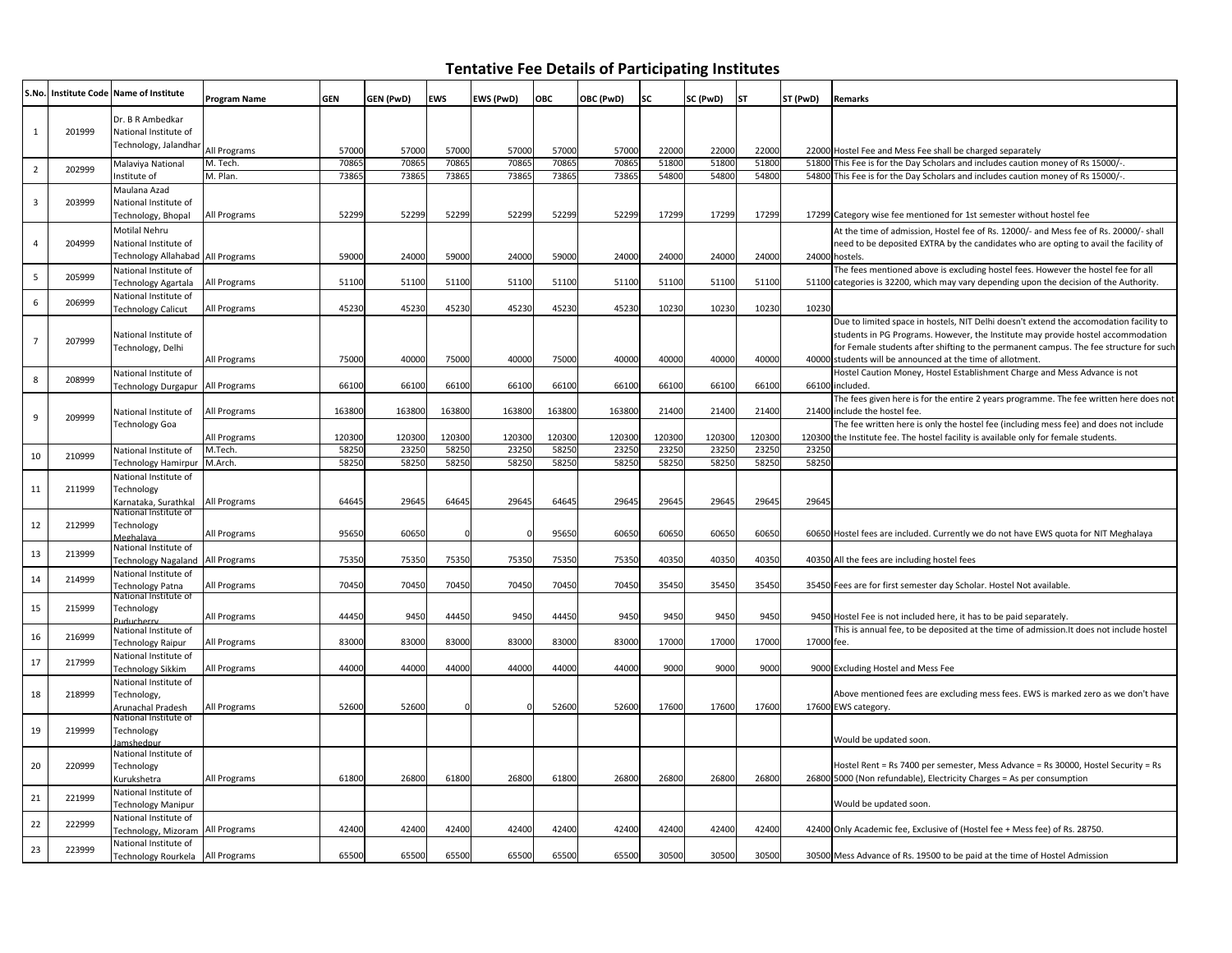| S.No. | <b>Institute Code</b> | Name of Institute                                                                                   | Program Name | <b>GEN</b> | GEN (PwD) | <b>EWS</b> | EWS (PwD) | OBC    | OBC (PwD) | lsc    | SC (PwD) | <b>ST</b> | ST (PwD)  | <b>Remarks</b>                                                                                                                                                                                                                                                                                                                                                                                                         |
|-------|-----------------------|-----------------------------------------------------------------------------------------------------|--------------|------------|-----------|------------|-----------|--------|-----------|--------|----------|-----------|-----------|------------------------------------------------------------------------------------------------------------------------------------------------------------------------------------------------------------------------------------------------------------------------------------------------------------------------------------------------------------------------------------------------------------------------|
| 24    | 224999                | National Institute of<br>Technology, Silchar                                                        | All Programs | 5217       | 17170     | 52170      | 17170     | 52170  | 17170     | 17170  | 17170    | 17170     |           | 17170 The fees mentioned above is excluding Hostel/Mess component                                                                                                                                                                                                                                                                                                                                                      |
| 25    | 225999                | National Institute of<br><b>Fechnology Srinagar</b>                                                 | All Programs | 56600      | 21600     | 56600      | 21600     | 56600  | 21600     | 21600  | 21600    | 21600     |           | 21600 Including Hostel fee of Rs. 7000                                                                                                                                                                                                                                                                                                                                                                                 |
| 26    | 226999                | National Institute of<br>Technology<br>Tiruchirappalli                                              | All Programs | 74050      | 74050     | 74050      | 74050     | 74050  | 74050     | 39050  | 39050    | 39050     | 39050     |                                                                                                                                                                                                                                                                                                                                                                                                                        |
| 27    | 227999                | National Institute of<br>Technology,<br>Uttarakhand                                                 | All Programs | 69936      | 69936     | 69936      | 69936     | 69936  | 69936     | 69936  | 69936    | 69936     |           | Students have to pay Rs. 20,921 for availing hostel facilities at the Institute(NIT<br>69936 Uttarakhand)                                                                                                                                                                                                                                                                                                              |
| 28    | 228999                | National Institute of<br>Technology, Warangal                                                       | All Programs | 67000      | 32000     | 67000      | 32000     | 67000  | 32000     | 32000  | 32000    | 32000     |           | Above details are for first semester and excluding hostel fee. Tentative hostel fee is Rs.<br>32000 49,000 for first semester.                                                                                                                                                                                                                                                                                         |
| 29    | 229999                | Sardar Vallabhbhai<br>National Institute of<br>Technology, Surat                                    | All Programs | 61000      | 26000     | 61000      | 26000     | 61000  | 26000     | 26000  | 26000    | 26000     |           | Hostel fee is charged separately. Above fee is for 1st semester of M. Tech. Fee may<br>26000 revised as per MoE/MHRD/NIT council guide lines.                                                                                                                                                                                                                                                                          |
| 30    | 230999                | Visvesvaraya National<br>Institute Of<br><b>Technology Nagpur</b>                                   | All Programs | 53250      | 53250     | 53250      | 53250     | 53250  | 53250     | 53250  | 53250    | 53250     |           | This fee excludes hostel & mess fee, which will be charged from the students availing<br>53250 hostel facility at the time of physical reporting in the allotted Institute.                                                                                                                                                                                                                                            |
| 31    | 231999                | National Institute of<br>Technology, Andhra<br>Pradesh                                              | All Programs | 65000      | 65000     | 65000      | 65000     | 65000  | 65000     | 65000  | 65000    | 65000     |           | 65000 No Special condition applied.                                                                                                                                                                                                                                                                                                                                                                                    |
| 32    | 232999                | Indian Institute of<br><b>Engineering Science</b><br>and Technology,<br>Shibpur                     | All Programs | 42500      | 7500      | 42500      | 7500      | 42500  | 7500      | 7500   | 7500     | 7500      |           | nstitute first semester fees only excluding hostel / mess dues. For details visit<br>7500 Institute website.                                                                                                                                                                                                                                                                                                           |
| 33    | 301999                | Atal Bihari Vajpayee<br>Indian Institute of<br>Information<br>Technology and<br>Management, Gwalior | All Programs | 92250      | 92250     | 92250      | 92250     | 92250  | 92250     | 37250  | 37250    | 37250     |           | Mess fee Rs 13500 to be paid at time of physical reporting. Commencement of classes<br>37250 30 July 2021                                                                                                                                                                                                                                                                                                              |
| 34    | 307999                | ndian Institute of<br>Information<br>Technology, Sri City<br>Chitoor                                | All Programs | 125000     | 125000    | 125000     | 125000    | 125000 | 125000    | 125000 | 125000   | 125000    |           | Following are the additional fees to be paid by the student during the time of the<br>admission in the institute:<br>Admission Fee : Rs.15,000/- (One time payment) (Non-refundable)<br>Refundable Caution Deposit: Rs.15000/- (One time payment) (Refundable)<br>Hostel Fee: Rs.15,000/- per semester<br>Mess Fees: Rs. 17,000/- per semester<br>125000 Accidental Insurance and other benefits : Rs.1000/- per annum |
| 35    | 308999                | ndian Institute of<br>Information<br>Technology Vadodara                                            | All Programs | 5487       | 54870     | 54870      | 54870     | 54870  | 54870     | 54870  | 54870    | 54870     |           | For more details regarding fees at the time of admission and hostel fees, mess fees,<br>54870 kindly refer Institute website: www.iiitvadodara.ac.in                                                                                                                                                                                                                                                                   |
| 36    | 309999                | ndian Institute of<br>nformation<br>Technology,<br>Allahabad                                        | All Programs | 8000       | 80000     | 80000      | 80000     | 80000  | 80000     | 80000  | 80000    | 80000     | 80000 nil |                                                                                                                                                                                                                                                                                                                                                                                                                        |
| 37    | 310999                | Indian Institute of<br>Information<br>Technology Design &<br>Manufacturing<br>Kancheepuram          | All Programs | 64650      | 64650     | 64650      | 64650     | 64650  | 64650     | 39650  | 39650    | 39650     |           | 39650 includes Hostel Fee.                                                                                                                                                                                                                                                                                                                                                                                             |
| 38    | 311999                | PDPM Indian Institute<br>of Information<br>Technology, Design &<br>Manufacturing<br>Jabalpur        | All Programs | 93500      | 93500     | 93500      | 93500     | 93500  | 93500     | 33000  | 33000    | 33000     |           | Including one time charges, semester fees, hostel charges. Mess fees excluded. For<br>33000 details visit institute website.                                                                                                                                                                                                                                                                                           |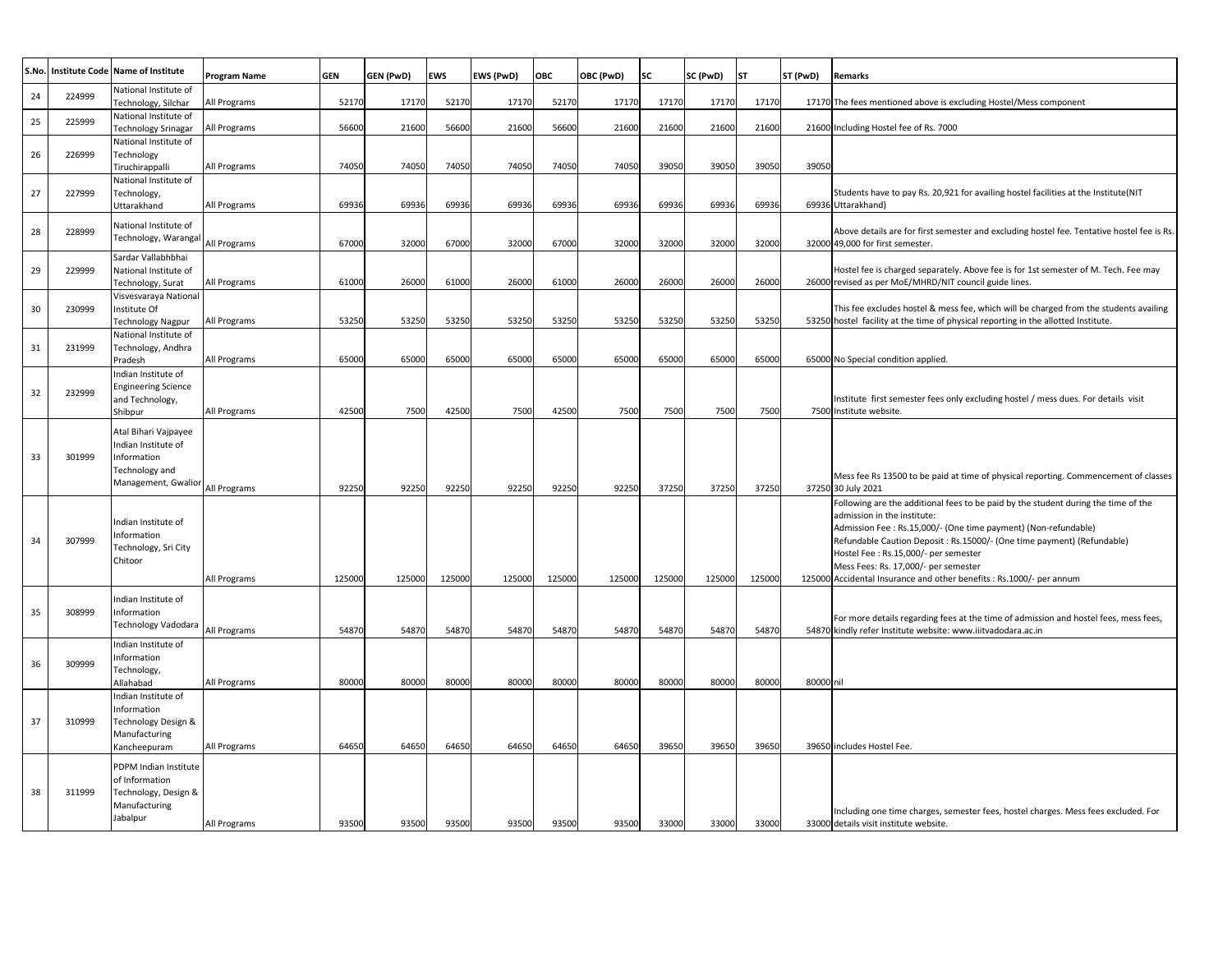| S.No. | Institute Code Name of Institute |                                          |                                                                                                  |                                  |                                  |                                  |                                  |                                  |                         |                                  |                         |           |            |                                                                                          |
|-------|----------------------------------|------------------------------------------|--------------------------------------------------------------------------------------------------|----------------------------------|----------------------------------|----------------------------------|----------------------------------|----------------------------------|-------------------------|----------------------------------|-------------------------|-----------|------------|------------------------------------------------------------------------------------------|
|       |                                  |                                          | Program Name                                                                                     | <b>GEN</b>                       | GEN (PwD)                        | <b>EWS</b>                       | EWS (PwD)                        | ОВС                              | OBC (PwD)               | SC                               | SC (PwD)                | <b>ST</b> | ST (PwD)   | <b>Remarks</b>                                                                           |
|       |                                  | Indian Institute of                      |                                                                                                  |                                  |                                  |                                  |                                  |                                  |                         |                                  |                         |           |            |                                                                                          |
|       | 314999                           | Information                              |                                                                                                  |                                  |                                  |                                  |                                  |                                  |                         |                                  |                         |           |            |                                                                                          |
|       |                                  | Technology<br>Tiruchirappalli            | All Programs                                                                                     | 129000                           | 129000                           | 129000                           | 129000                           | 129000                           | 129000                  | 129000                           | 129000                  | 129000    |            | 129000 This includes Hostel fees and the fees may likely to go upward revision           |
|       |                                  | ndian Institute of                       |                                                                                                  |                                  |                                  |                                  |                                  |                                  |                         |                                  |                         |           |            |                                                                                          |
|       | 315999                           | Information                              |                                                                                                  |                                  |                                  |                                  |                                  |                                  |                         |                                  |                         |           |            |                                                                                          |
|       |                                  | Technology Lucknow                       | All Programs                                                                                     | 146000                           | 146000                           | 146000                           | 146000                           | 146000                           | 146000                  | 146000                           | 146000                  | 146000    | 146000 Nil |                                                                                          |
|       |                                  | ndian Institute of                       |                                                                                                  |                                  |                                  |                                  |                                  |                                  |                         |                                  |                         |           |            |                                                                                          |
|       |                                  | Information                              |                                                                                                  |                                  |                                  |                                  |                                  |                                  |                         |                                  |                         |           |            |                                                                                          |
|       | 317999                           | Technology, Design<br>and Manufacturing, |                                                                                                  |                                  |                                  |                                  |                                  |                                  |                         |                                  |                         |           |            |                                                                                          |
|       |                                  | Kurnool                                  | All Programs                                                                                     | 82100                            | 82100                            | 82100                            | 82100                            | 82100                            | 82100                   | 57100                            | 57100                   | 57100     |            | 57100 Fees included hostel fee(Boarding +Dinning Charges).                               |
|       |                                  | ndian Institute of                       |                                                                                                  |                                  |                                  |                                  |                                  |                                  |                         |                                  |                         |           |            |                                                                                          |
|       | 321999                           | Information                              |                                                                                                  |                                  |                                  |                                  |                                  |                                  |                         |                                  |                         |           |            |                                                                                          |
|       |                                  | Technology, Pune                         | All Programs                                                                                     | 165000                           | 165000                           | 165000                           | 165000                           | 165000                           | 165000                  | 165000                           | 165000                  | 165000    |            | 165000 Including refundable fee of 5000                                                  |
|       |                                  | National Institute of                    |                                                                                                  |                                  |                                  |                                  |                                  |                                  |                         |                                  |                         |           |            |                                                                                          |
|       | 408999                           | Electronics and<br>Information           |                                                                                                  |                                  |                                  |                                  |                                  |                                  |                         |                                  |                         |           |            |                                                                                          |
|       |                                  | Technology,                              |                                                                                                  |                                  |                                  |                                  |                                  |                                  |                         |                                  |                         |           |            |                                                                                          |
|       |                                  | Aurangabad                               | All Programs                                                                                     | 47250                            | 47250                            | 47250                            | 47250                            | 47250                            | 47250                   | 1250                             | 1250                    | 1250      |            | 1250 All the fees are excluding Hostel fees and Mess fees                                |
|       |                                  | National Institute of                    |                                                                                                  |                                  |                                  |                                  |                                  |                                  |                         |                                  |                         |           |            |                                                                                          |
|       | 409999                           | Foundry and Forge                        |                                                                                                  |                                  |                                  |                                  |                                  |                                  |                         |                                  |                         |           |            |                                                                                          |
|       |                                  | Technology, Ranchi                       | All Programs                                                                                     | 34650                            | 34650                            | 34650                            | 34650                            | 34650                            | 34650                   | 34650                            | 34650                   | 34650     |            | 34650 No discount for any category                                                       |
|       |                                  | Sant Longowal                            |                                                                                                  |                                  |                                  |                                  |                                  |                                  |                         |                                  |                         |           |            |                                                                                          |
|       | 410999                           | Institute of                             |                                                                                                  |                                  |                                  |                                  |                                  |                                  |                         |                                  |                         |           |            |                                                                                          |
|       |                                  | Engineering and                          |                                                                                                  |                                  |                                  |                                  |                                  |                                  |                         |                                  |                         |           |            |                                                                                          |
|       |                                  | Technology, Longowal                     | All Programs                                                                                     | 37000                            | 37000                            | 37000                            | 37000                            | 37000                            | 37000                   | 37000                            | 37000                   | 37000     | 37000      |                                                                                          |
|       | 413999                           | School of Planning                       |                                                                                                  |                                  |                                  |                                  |                                  |                                  |                         |                                  |                         |           |            | Hostel fee is Rs. 9150/- per semester but in view of pandemic situation, only Rs. 3500/- |
|       |                                  | and Architecture                         |                                                                                                  |                                  |                                  |                                  |                                  |                                  |                         |                                  |                         |           |            | is being collected towards hostel maintenance charges for the first semester. For Fee    |
|       |                                  | Bhopal                                   |                                                                                                  |                                  |                                  |                                  |                                  |                                  |                         |                                  |                         |           |            | details Kindly see Notification of fee structure of first semester P.G Programme         |
|       |                                  |                                          | All Programs                                                                                     | 63800                            | 63800                            | 63800                            | 63800                            | 63800                            | 63800                   | 38800                            | 38800                   | 38800     |            | 38800 (session 2021-22) on Institute website.                                            |
|       | 415999                           | School of Planning<br>and Architecture   |                                                                                                  |                                  |                                  |                                  |                                  |                                  |                         |                                  |                         |           |            |                                                                                          |
|       |                                  | Vijayawada                               |                                                                                                  |                                  |                                  |                                  |                                  |                                  |                         |                                  |                         |           |            | Would be updated soon.                                                                   |
|       |                                  | Shri Mata Vaishno                        |                                                                                                  |                                  |                                  |                                  |                                  |                                  |                         |                                  |                         |           |            | Includes Security Deposit(Refundable) of Rs. 10,000/-, One Time Charges of Rs. 10750/-   |
|       | 416999                           | Devi University                          |                                                                                                  |                                  |                                  |                                  |                                  |                                  |                         |                                  |                         |           |            | Tuition Fee Rs. 66000/- per year, Annual Fee of Rs. 17000/- per Year. Hostel Fee of      |
|       |                                  | Jammu                                    | All Programs                                                                                     | 103750                           | 103750                           | 103750                           | 103750                           | 103750                           | 103750                  | 103750                           | 103750                  | 103750    |            | 103750 Rs. 20,000/- per year is not included and mess fee is not included.               |
|       |                                  | Dr. Shyama Prasad                        |                                                                                                  |                                  |                                  |                                  |                                  |                                  |                         |                                  |                         |           |            |                                                                                          |
|       |                                  | Mukherjee                                |                                                                                                  |                                  |                                  |                                  |                                  |                                  |                         |                                  |                         |           |            |                                                                                          |
|       | 420999                           | International Institute                  |                                                                                                  |                                  |                                  |                                  |                                  |                                  |                         |                                  |                         |           |            |                                                                                          |
|       |                                  | of Information                           |                                                                                                  |                                  |                                  |                                  |                                  |                                  |                         |                                  |                         |           |            |                                                                                          |
|       |                                  | Technology, Naya                         |                                                                                                  |                                  |                                  |                                  |                                  |                                  |                         |                                  |                         |           |            | 91300 is fee for first semester, second semester onward it will be 71850. (Hostel fee    |
|       |                                  | Raipur                                   | All Programs                                                                                     | 91300                            | 91300                            | 91300                            | 91300                            | 91300                            | 91300                   | 91300                            | 91300                   | 91300     |            | 91300 included)                                                                          |
|       |                                  |                                          | M.Tech (Computer Science)                                                                        | 27195                            | 27195                            | 27195                            | 27195                            | 27195                            | 27195                   | 27195                            | 2719                    | 27195     | 27195      |                                                                                          |
|       |                                  |                                          | M.Tech (Artificial                                                                               | 27195                            | 27195                            | 27195                            | 27195                            | 27195                            | 27195                   | 27195                            | 27195                   | 27195     | 27195      |                                                                                          |
|       |                                  |                                          | M.Tech (Information                                                                              | 27195                            | 27195                            | 27195                            | 27195                            | 27195                            | 27195                   | 27195                            | 27195                   | 27195     | 27195      |                                                                                          |
|       |                                  |                                          | M.Tech (Information                                                                              | 50480                            | 50480                            | 50480                            | 50480                            | 50480                            | 50480                   | 50480                            | 50480                   | 50480     | 50480      |                                                                                          |
|       |                                  |                                          |                                                                                                  |                                  |                                  |                                  |                                  |                                  |                         |                                  |                         |           |            |                                                                                          |
|       |                                  |                                          | M.Tech (Integrated Circuit                                                                       |                                  |                                  |                                  |                                  |                                  |                         |                                  |                         |           |            |                                                                                          |
|       |                                  |                                          |                                                                                                  |                                  |                                  |                                  |                                  |                                  |                         |                                  |                         |           |            |                                                                                          |
|       |                                  | University of                            |                                                                                                  |                                  |                                  |                                  |                                  |                                  |                         |                                  |                         |           |            |                                                                                          |
|       |                                  |                                          |                                                                                                  |                                  |                                  |                                  |                                  |                                  | 27195                   |                                  | 27195                   | 27195     |            |                                                                                          |
|       |                                  |                                          |                                                                                                  |                                  |                                  |                                  |                                  |                                  |                         |                                  |                         | 27195     |            |                                                                                          |
|       |                                  |                                          |                                                                                                  |                                  |                                  |                                  |                                  |                                  |                         |                                  |                         |           |            |                                                                                          |
|       |                                  |                                          |                                                                                                  |                                  |                                  |                                  |                                  |                                  |                         |                                  |                         |           |            |                                                                                          |
|       |                                  |                                          |                                                                                                  |                                  |                                  |                                  |                                  |                                  |                         |                                  |                         |           |            |                                                                                          |
|       | 421999                           | Hyderabad                                | Technology)<br>M.Tech (Bioinformatics)<br>Engineering)<br>M.Tech (Nanoscience and<br>Technology) | 27195<br>27195<br>27195<br>28695 | 27195<br>27195<br>27195<br>28695 | 27195<br>27195<br>27195<br>28695 | 27195<br>27195<br>27195<br>28695 | 27195<br>27195<br>27195<br>28695 | 27195<br>27195<br>28695 | 27195<br>27195<br>27195<br>28695 | 27195<br>27195<br>28695 |           |            | 27195<br>27195<br>27195<br>27195<br>28695<br>28695                                       |